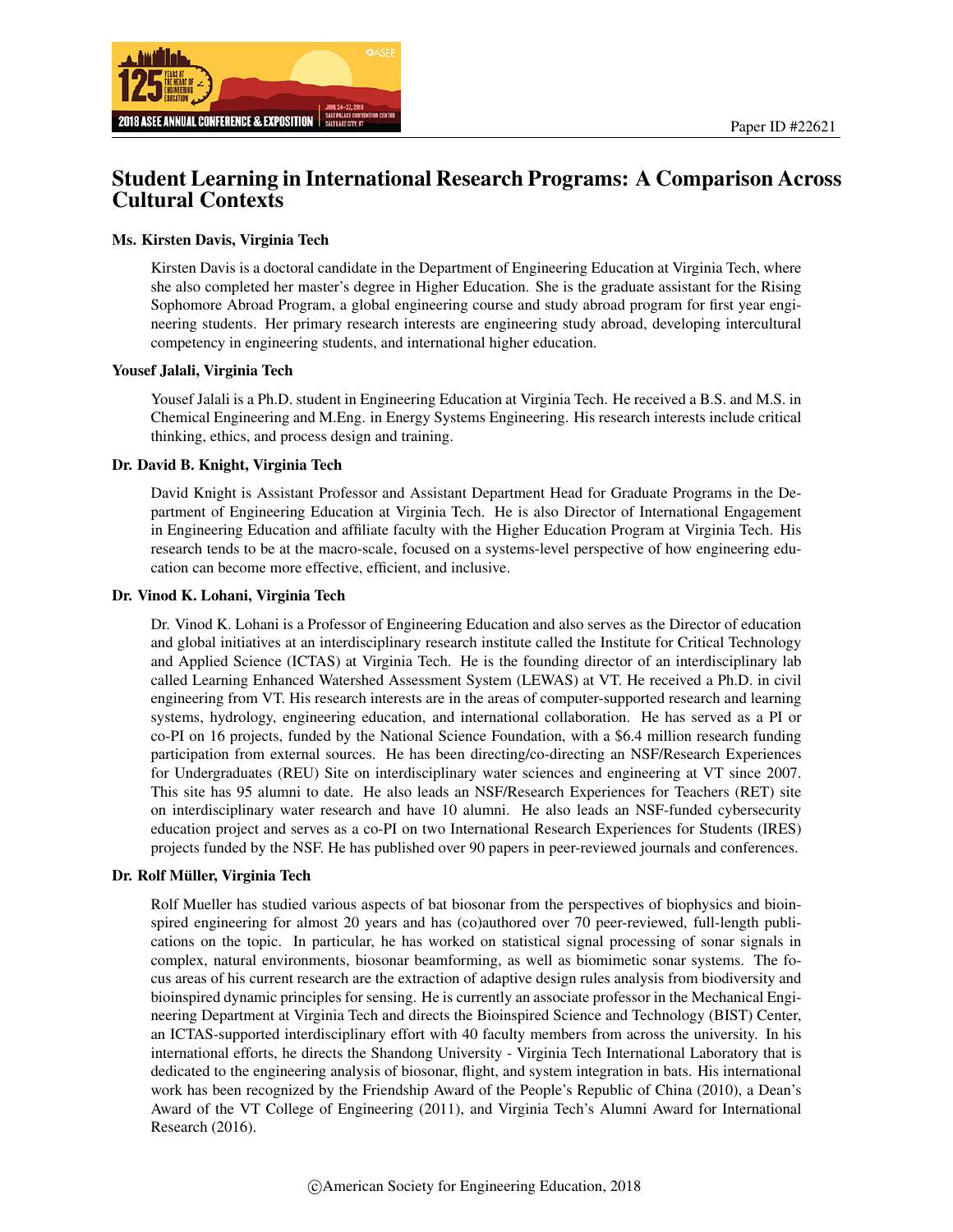# **Student Learning in International Research Programs: A Comparison Across Contexts**

### **Introduction**

Engineering work is becoming increasingly global in nature, making it essential that engineering students develop global competence [1], [2]. However, traditional global programs (e.g., study abroad) present challenges for engineering students who often have to fit such experiences within a highly structured curricular schedule. Further, study abroad can be a financial burden for many students who are already paying significant amounts to attend college [3], [4]. One type of global engineering program that has the potential to address these challenges are international research experiences, which typically take place during the summer and provide students with a salary. Research has suggested that such experiences can meaningfully influence students' global competence [5], but few studies have explored how components of the experience may influence learning. This study compares two NSF-sponsored international research experiences for students (IRES) programs that send students to two different countries to identify differences in learning outcomes between the program participants. This work represents a collaborative effort among faculty members and graduate students from three engineering departments with the goal of creating research opportunities for students at various international sites using research-based educational practices. By understanding how context influences students' learning opportunities, faculty developing such programs may select research locations more intentionally or offer supplemental programming for students to ensure they achieve all of the program's intended learning outcomes.

### **Literature Review**

Global education research has explored how learning outcomes may vary across different types of global programs. In particular, research has found correlations between global learning outcomes and variables such as duration of the program, language of the program, housing arrangements, and level of reflection incorporated into the program [6]. Global engineering programs take many formats, including courses, study abroad, internships, degree programs, and research projects [7]. However, few studies within engineering education have explicitly considered how these different types of programs influence learning outcomes. One exception is the work of Levonisova et al., who found similar results in terms of components that are related to learning in global engineering programs. Their study also suggested that study abroad, service learning experiences, and global courses are positively associated with engineering students' global preparedness [8].

Thus far, however, few studies have considered the location of a global program as a potential variable that may influence student learning outcomes. Level of foreign language required is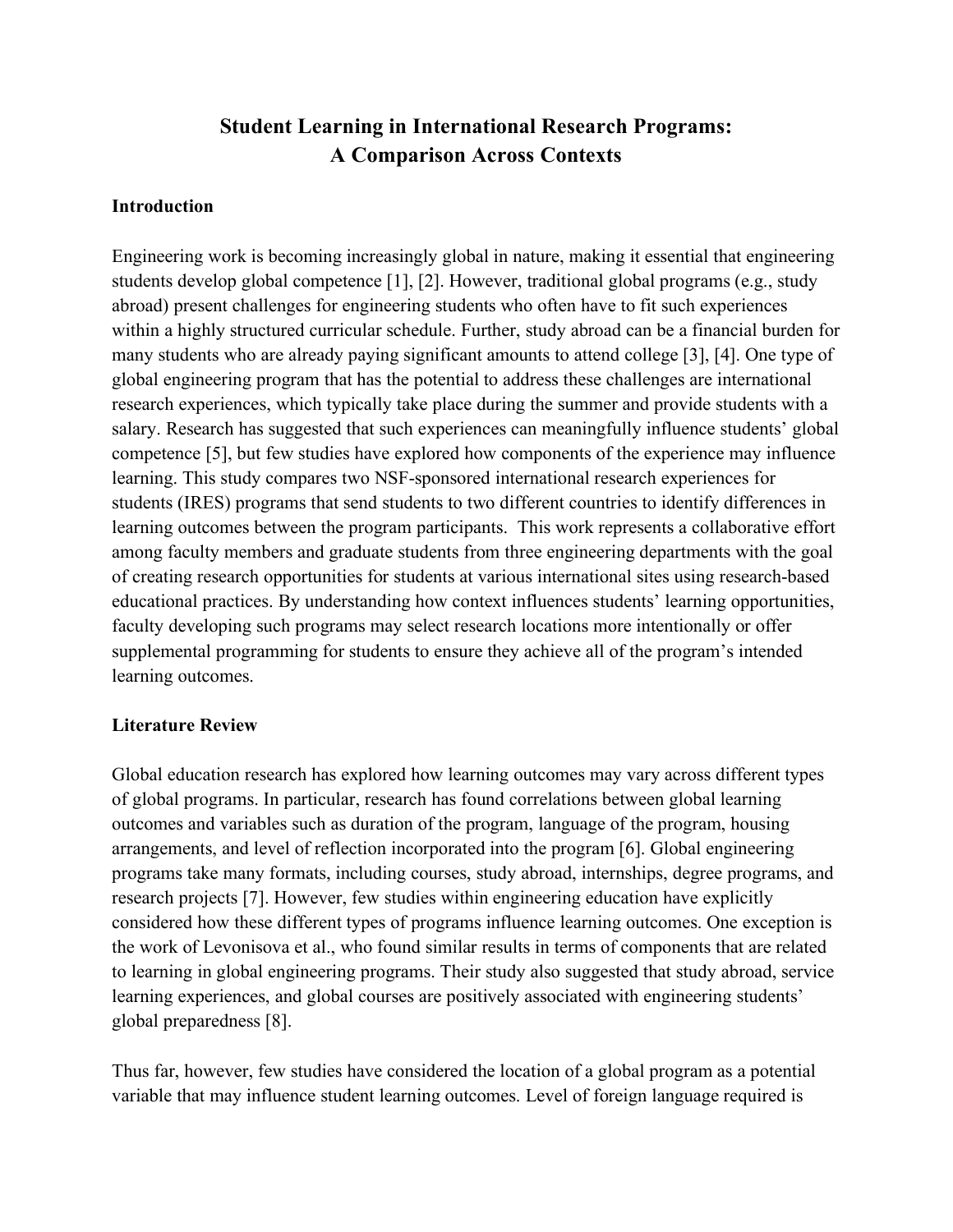often cited as an important component of global programs [4], [9], [10], and this variable may be related to location. However, the papers that have studied language differences have focused on whether students must speak the foreign language, rather than whether a foreign language is present. In international research programs such as those considered in our study, students are rarely asked to speak the foreign language as a regular part of their work. Nevertheless, the existence of a language barrier can still have influences the student experience [11].

Domestic research programs have been adopted in many institutions across the United States. Research Experiences for Undergraduates (REU) is one of the well-known and widely recognized programs, established by the United States' National Science Foundation (NSF) with emphasis on increasing diversity and recruiting participants from underrepresented groups. In addition to disciplinary and interdisciplinary research experience, it has been reported that participants in REU programs gain skills in independent research, real-world problem solving, critical thinking, motivation to persist in science and engineering, and professional skills, such as communication [12]. Studies of international research experiences have shown similar outcomes, in addition to the global outcomes that are the focus global engineering programs in general [11], [13]. Wheatley et al. compared a single global research program across multiple years, and found that adjustments to their orientation seemed to help students achieve greater research focus earlier in the program, resulting in publishable material by the end [14]. Similarly, one study within engineering education compared domestic and global REU programs and found that global competence is a differentiating outcome between them [5], [15]. Although some components of the REU experience have been studied, thus far a comparison of global research experiences across multiple foreign countries has not been explored.

## **Purpose and Research Question**

The purpose of this study is to explore what students learn through international research experiences through interviews conducted with each participant at the end of their program. Students from two International Research Experiences for Students (IRES) programs were included in the study: one program that sent students to China and one to Australia. By drawing from these two programs and comparing the results between them, the study addresses the following research question: *How does the location of an international research program influence what students learn from the experience?*

## **Program Descriptions**

The NSF IRES program seeks to develop globally-engaged engineering and science researchers by funding research experiences for undergraduate and graduate students in these fields. The programs studied here are the recipients of two separate IRES grants, and the grant money covers all student travel, housing, and a stipend during their research experiences. Students for both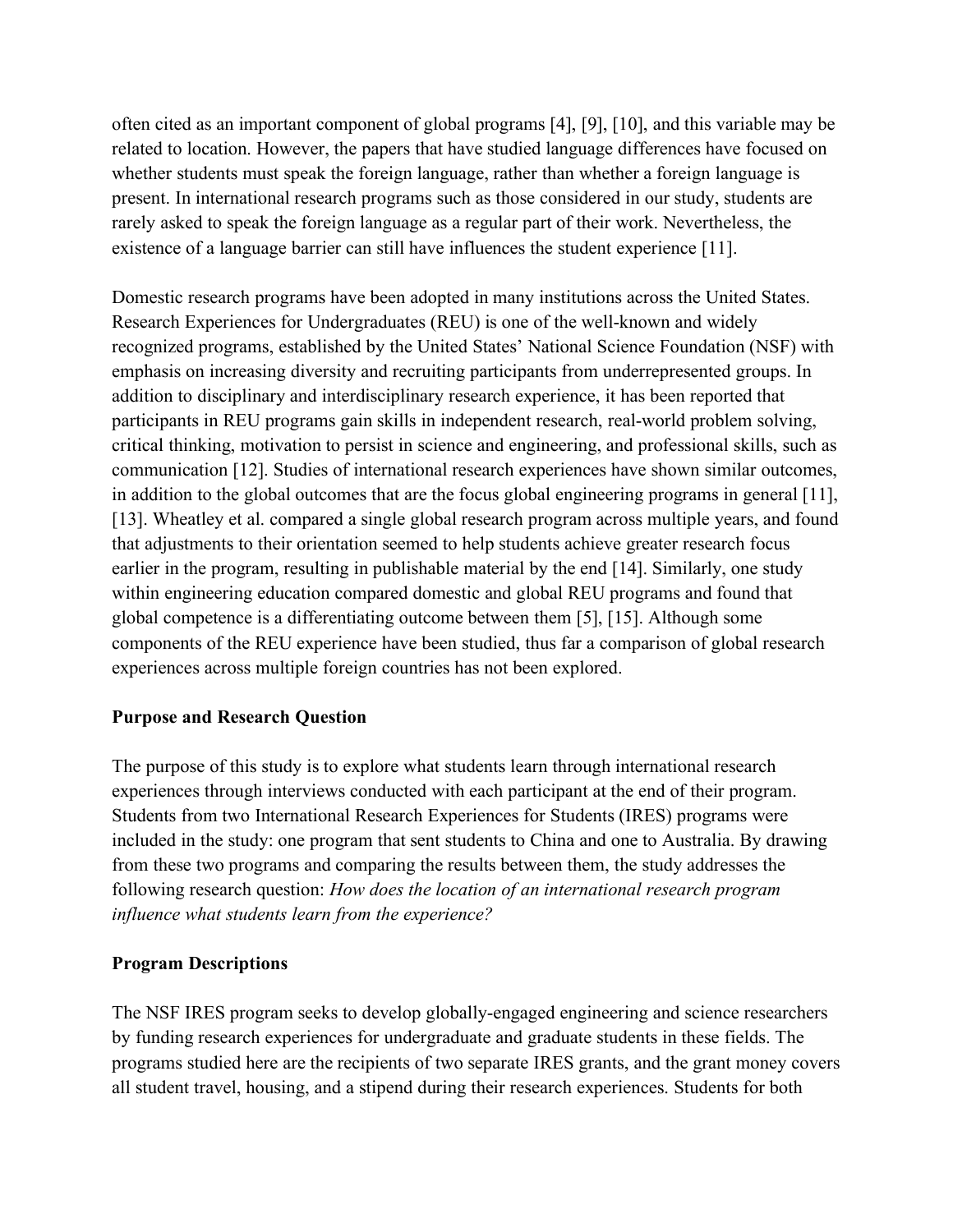programs are recruited via an application process that requires submission of a resume and application essay describing their research interests. Students are recruited from departments with research closely related to the topics of the IRES programs.

#### *China IRES*

Five mechanical engineering students, 1 graduate and 4 undergraduates, completed a 10-week IRES program in Summer 2017. They spent one week of preparation before traveling to China, eight weeks of research in the Virginia Tech International Laboratory in China, and one week wrap up. The facility in China, which has been in operation from 2010, provides students with opportunities to engage in engineering analysis and practical problem solving in the field of bat biosonar sensing and bat flight. The old world is home to two families of bats, ld world leafnosed bats (Hipposideridae) and horseshoe bats (Rhinolophidae), with unique dynamic biosonar systems and highly maneuverable flight. These capabilities allow the bats to thrive in dense vegetation and offer valuable insights in technical sensing paradigms, sonar or otherwise. The significance of bat biosonar for engineering has been published elsewhere [16], [17]. In addition to gaining research experience, the IRES students participated in seminars and field trips during 8-week period in China. They also received mentorship from their peers, research team members, and faculty members. A summary description of the China IRES students for summer 2017 is included in Table 1.

| ID            | <b>Major</b> | Year                       | <b>Prior Research</b>                | <b>Prior Time Abroad</b>                                      |
|---------------|--------------|----------------------------|--------------------------------------|---------------------------------------------------------------|
| Participant 1 | Mech<br>Eng  | <b>Rising</b><br>Senior    | 3 semesters of<br>research on-campus | None                                                          |
| Participant 2 | Mech<br>Eng  | Graduate<br>Student        | Significant research<br>experience   | None                                                          |
| Participant 3 | Mech<br>Eng  | <b>Rising</b><br>Junior    | 2 semesters of<br>research on-campus | Europe several times:<br>Western Europe, Czech<br>Rep. Turkey |
| Participant 4 | Mech<br>Eng  | Rising<br>Sophomore        | Minor                                | India as a child                                              |
| Participant 5 | Mech<br>Eng  | <b>Rising</b><br>Sophomore | Minor                                | South America, Canada,<br>Vietnam, Thailand, and<br>Singapore |

*Table 1. Description of China IRES Students*

#### *Australia IRES*

Two undergraduate students in civil engineering completed this 10-week IRES program in Summer 2017. The students had a one-week orientation during which they learned about international travel, research skills, and starting reading papers related to their research projects. Then they traveled to Brisbane, Australia and spent 9 weeks conducting research in the coastal engineering group at the University of Queensland. The students worked on a number of projects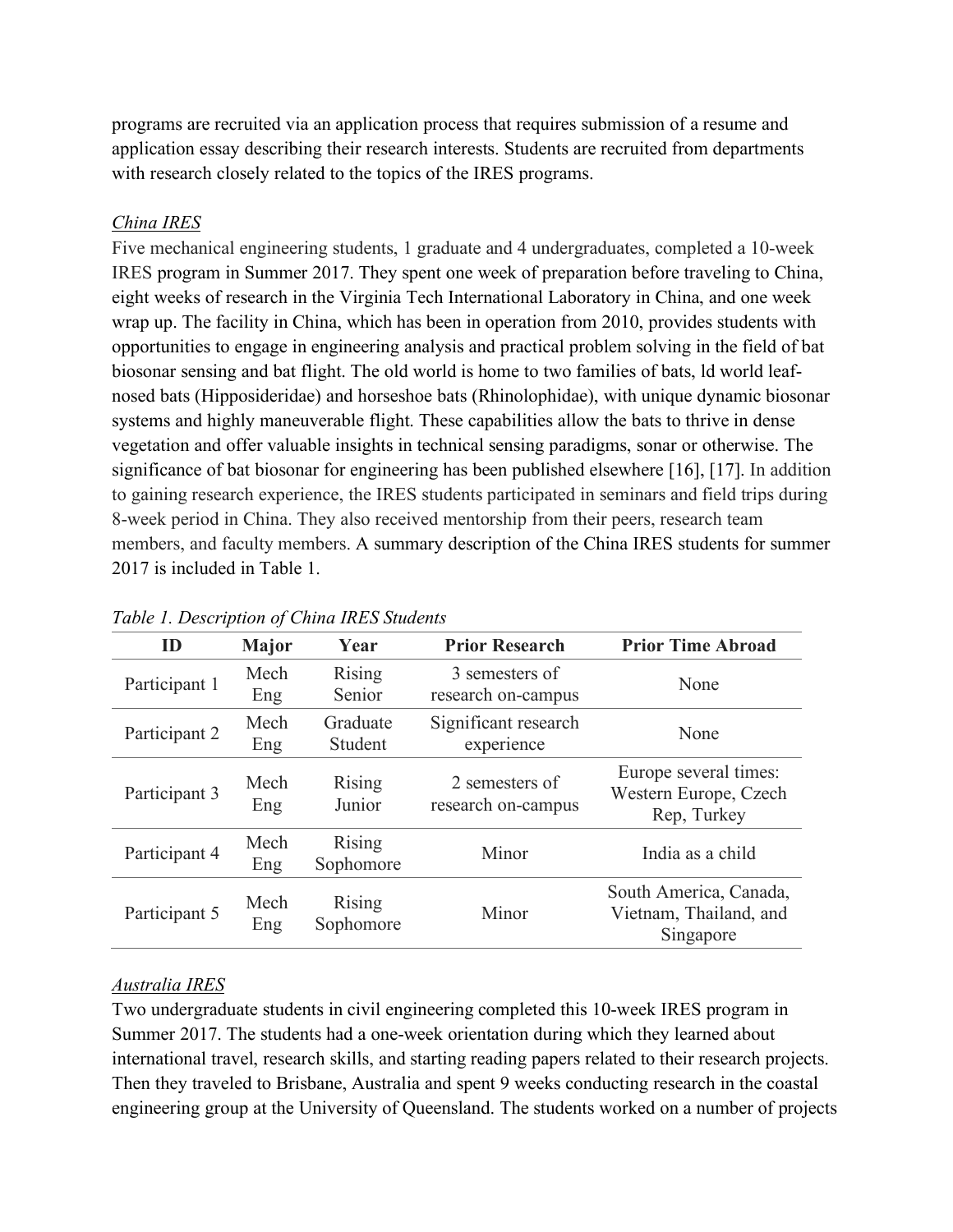with different faculty members on topics such as cleaning a local river, beach profiling with photogrammetry, the movement of coral rubble under varying wave conditions, and conducting drag experiments with varying airfoil designs. The project experiences were tied to the local coastal environment, and thus were unique from the types of research projects available at Virginia Tech. In addition to their research experiences, the IRES students attended regular research meetings and gained experience presenting the progress of their research work. They also received mentorship from PhD students, post-docs, and various faculty members within the coastal engineering group. A summary description of the Australia IRES students for summer 2017 is included in Table 2.

| ID            | <b>Major</b> | Year                 | <b>Prior Research</b>                 | <b>Prior Time Abroad</b>                    |
|---------------|--------------|----------------------|---------------------------------------|---------------------------------------------|
| Participant 1 | Civil<br>Eng | <b>Rising Senior</b> | One-week research<br>field experience | Prior research was in<br>Dominican Republic |
| Participant 2 | Civil<br>Eng | Rising Senior        | One semester on<br>campus research    | Family trips to Denmark<br>and Sweden       |

*Table 2. Description of Australia IRES Students*

## **Methods**

To assess the experiences of students and the influence of the program on learning outcomes, students were invited to complete pre/post-program surveys and interviews. The surveys included a cultural intelligence assessment [18], a Global Competency Activity, and a Sojourn Readiness Assessment [19]. After completing the program, interviews were conducted with all participants to learn about their research, cultural, and professional experiences. For the purposes of this study, we focus on the interviews because of the limited number of participants so far. As the programs continue and grow in future years, we will continue collecting data and present our survey results at that time.

## *Data Collection*

Individual interviews were conducted with each participant within one month after they returned from their IRES experience. One author worked with the students from the China program, and another worked with the students from the Australia program. The interviews were audio recorded and then transcribed for analysis. The students signed consent forms to participate in the study in accordance with the Virginia Tech IRB requirements. Interview questions were related to the goals of the program and focused on three main topics:

- What the participants learned about global engineering work
- What the participants learned about conducting research
- How the participants' goals, knowledge, skills, or attitudes had shifted

Sample questions for each of these topics are included in Table 3.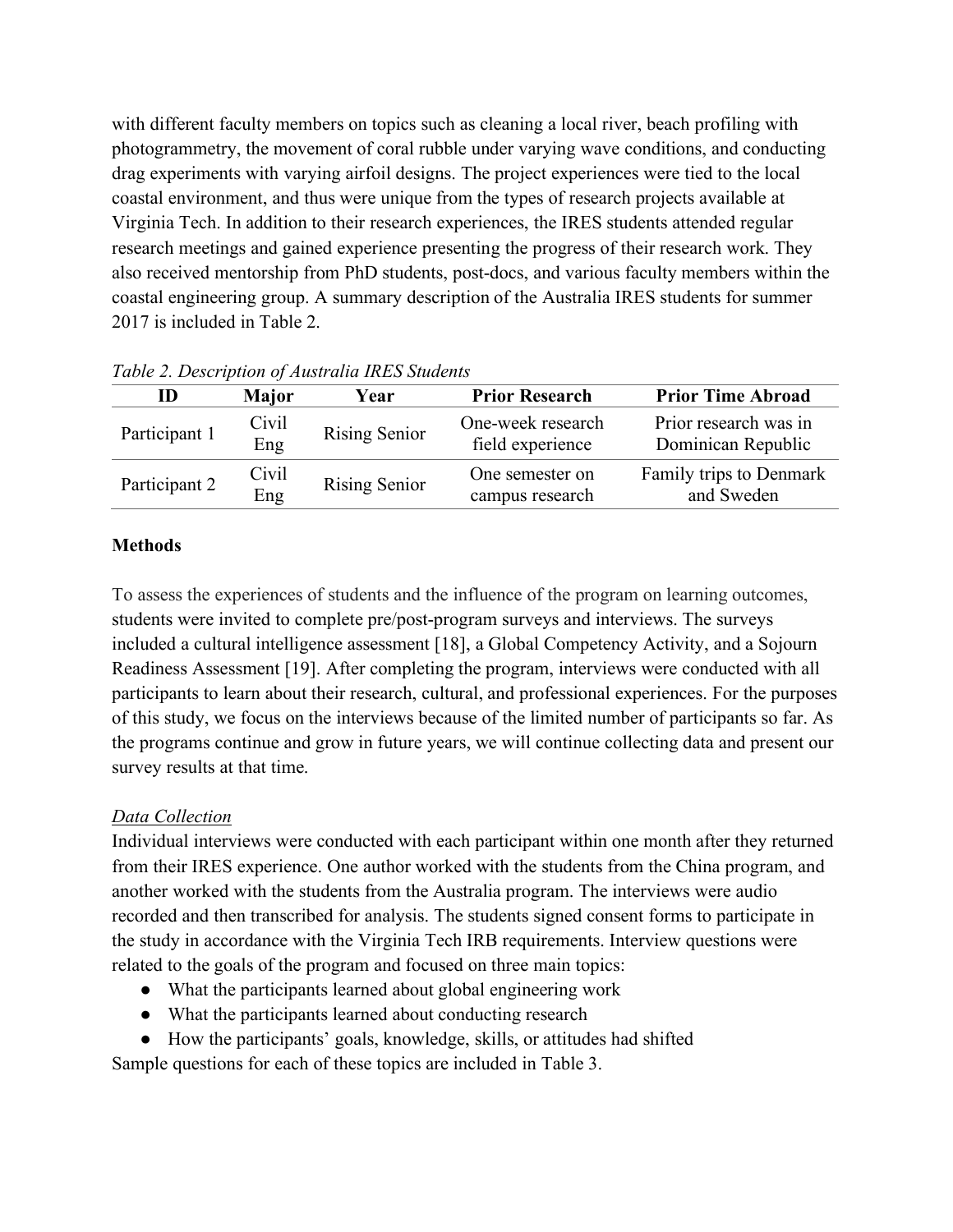| <b>Topic</b>       | <b>Sample Question</b>                                                               |
|--------------------|--------------------------------------------------------------------------------------|
| Global Engineering | How has the program changed your idea of what it means to be a<br>global engineer?   |
| Research           | How has the program changed your idea of what it means to be a<br>researcher?        |
|                    | Personal Development In what ways was this experience helpful to you professionally? |

*Table 3. Sample Questions*

### *Data Analysis*

We used two rounds of coding to identify themes within the interviews. The first round of coding used a structural coding process that captured the major topics covered by the interview (*Global*, *Research*, and *Personal*). *Engineering* was added as a fourth structural code to differentiate between content students learned about a particular field of engineering versus learning about the research process. These codes were informed by common learning outcomes of research experiences and global programs for engineers that have been identified in the literature. The second round of coding used conceptual coding to explore each structural code in more detail by breaking them down into specific concepts learned by students [20]. Next, we quantized the results of each round of coding to more easily compare across programs [21]. This allowed us to analyze how the structural themes differed and identify concepts that were similar and unique between the two programs. Finally, we identified representative quotes that supported the results and characterize what was learned in each program.

## *Research Quality*

In qualitative research, it is important to use multiple methods to improve the trustworthiness of the results [22]. In this paper, we have tried to provide detailed descriptions of the programs and the participants so that readers can determine transferability to their own settings. We have also provided several quotes and rich description of student comments to allow the reader to review our own conclusions. Finally, the lead authors met regularly throughout the project to continually review coding decisions and ensure consistency throughout the process.

### *Limitations*

Despite our best efforts, this study has several limitations. First, the interviews were conducted by two different authors (one for China and one for Australia participants). Although the questions used in the protocols were similar, the interviewers may have different styles or use different follow-up questions to better understand the participants' comments. In addition, the interviewer for the Australia students traveled to Australia for a portion of their time abroad, so the students may have been more comfortable with this person than was the case in the other interviews. This decision was made because the two interviewers were each working closely with their respective programs and had easier access to the relevant students. This issue may be somewhat mitigated as both interviewers reviewed the codes for both programs. However, in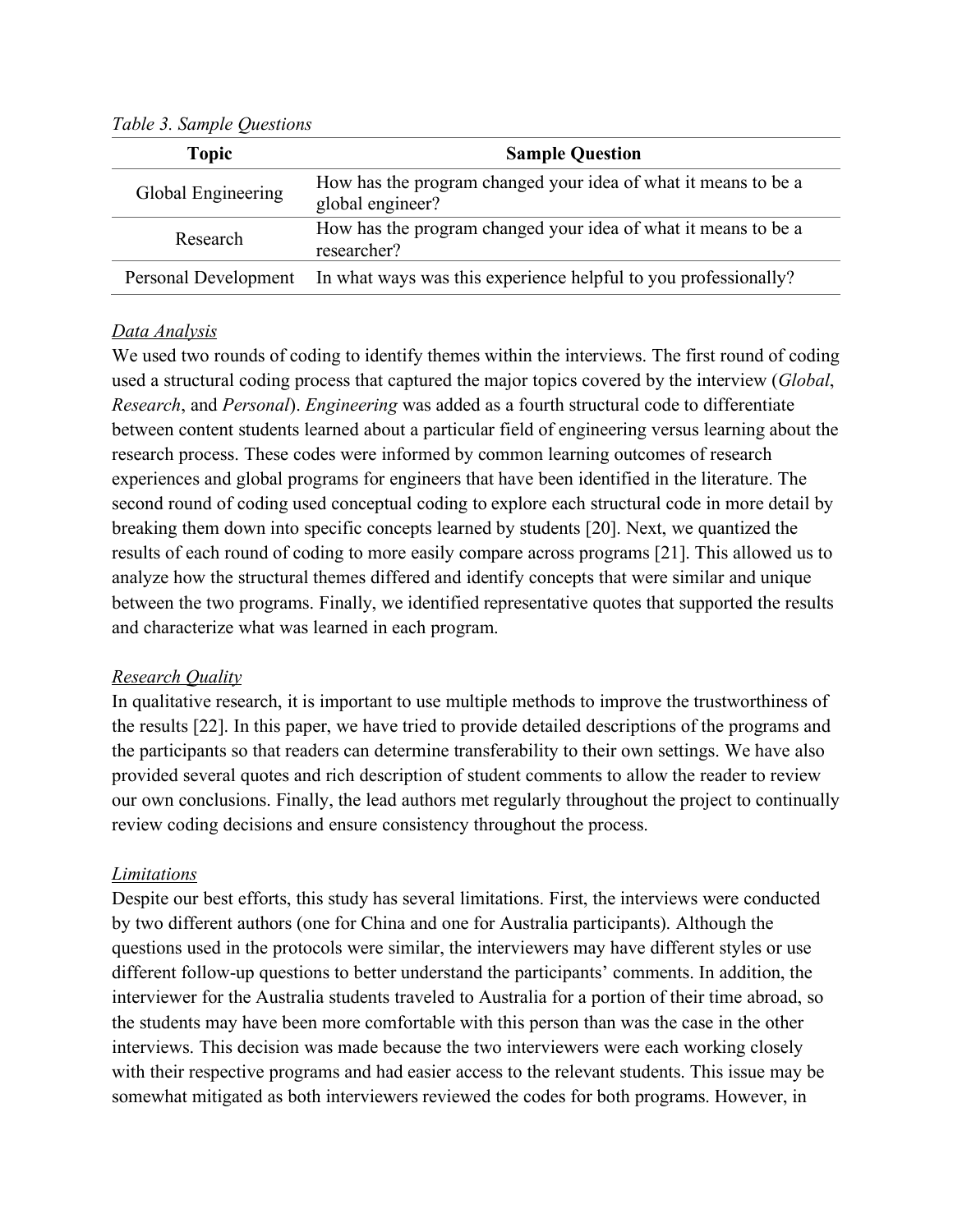future we may make more of an effort to mix up interviewers across programs. A second limitation is the number of participants in this study, and their imbalance between the China and Australia programs. Because the Australia program had so few students, it is hard to draw very definite conclusions about their experiences. Nevertheless, the detailed qualitative nature of the data allows us to get an in-depth picture of their experiences despite the small number of participants. A third limitation is that the China program had younger students on average than the Australia program. This difference may have influenced the types of learning that was most prominent for each set of students, particularly within the *Engineering* theme. A fourth limitation is the differences in research content between the programs. The type of work may influence some of the themes that arise from the interviews, although we try to note this where applicable as we report the results. Finally, this study was limited to a comparison of two countries with drastically different cultures. In the future, we would ideally compare experiences across more countries to explore whether our findings in these programs are similar elsewhere.

### **Results**

The results of the structural coding revealed some differences between the China and Australia IRES program participants. Table 4 shows what percentage of the codes fell into each of the main themes for the two programs.

| $\cdot$<br>$\cdot$<br>$\cdot$ |           |       |
|-------------------------------|-----------|-------|
| <b>Themes</b>                 | Australia | China |
| Global                        | 26%       | 67%   |
| Research                      | 26%       | 13%   |
| Personal                      | 30%       | 15%   |
| Engineering                   | 17%       | 5%    |

*Table 4. Percentage of Codes for Main Themes*

*Note: Columns do not add to 100% due to rounding.*

To explore differences between the programs in more detail, we present the conceptual codes for each theme in the following sections with supporting quotes.

## *Global*

The global theme was by far the most common topic in the interviews with the students from the China program, and this theme covered a wide range of topics across both programs. Among the themes, the global theme resulted in the largest number of conceptual codes, which are listed in Table 5 below. The distribution of these codes between the Australia and China participant interviews is also depicted, revealing that although there were several areas of commonality between the global topics covered in the interviews, there were also codes that uniquely occurred in the China interviews, and one in the Australia interviews. These similarities and differences are explored further in the following sections.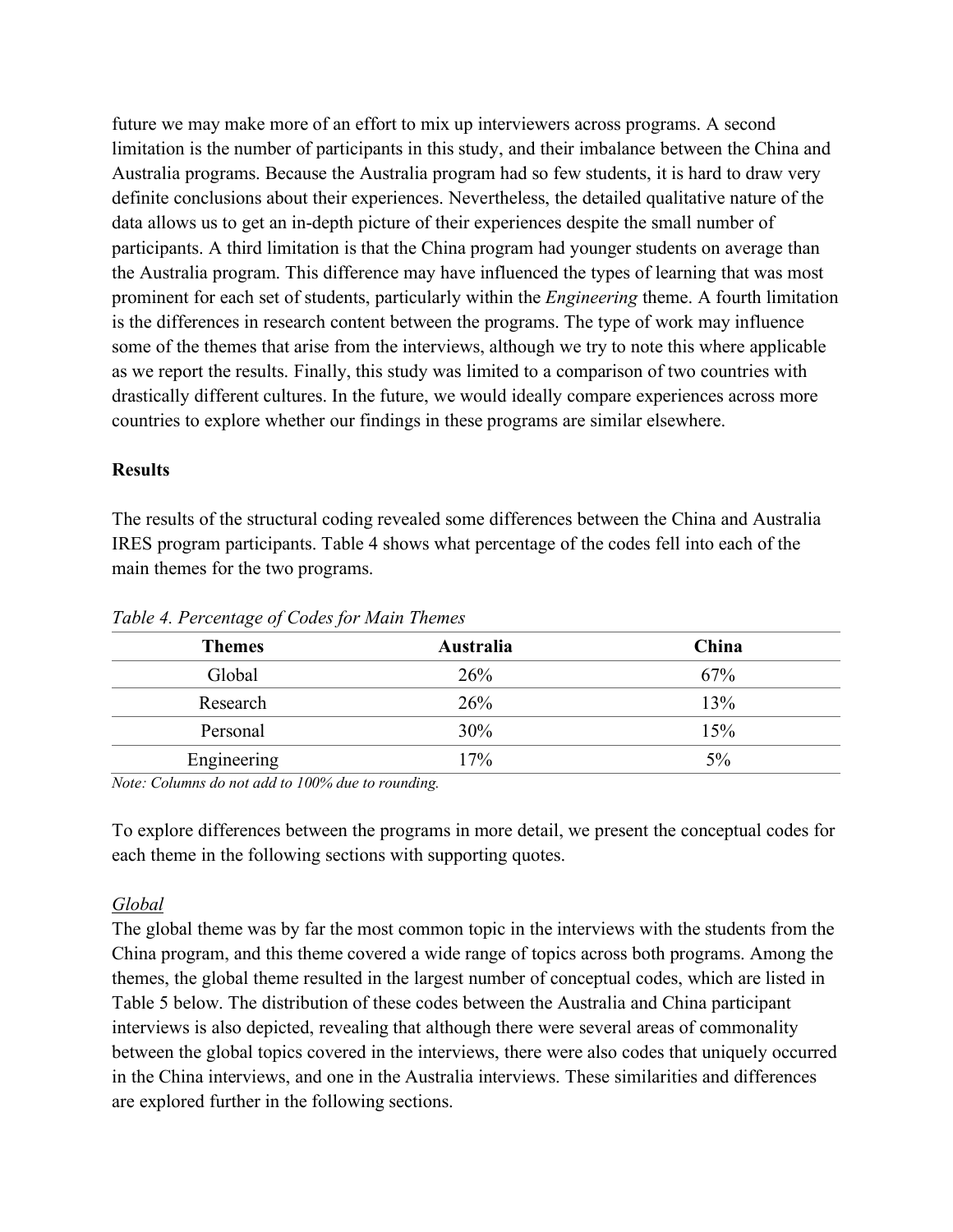| <b>Global Code</b>          | Australia | China | <b>Both</b> |
|-----------------------------|-----------|-------|-------------|
| <b>Cultural Differences</b> |           |       | X           |
| Cross-Cultural Skills       |           | X     |             |
| Global Collaboration        |           |       | X           |
| Language Barrier            |           | X     |             |
| <b>Cultural Interest</b>    |           | X     |             |
| Generic Positive            |           |       | X           |
| Positive Relationships      |           | X     |             |
| <b>Cross-Cultural Teams</b> |           |       | X           |
| <b>Cultural Awareness</b>   |           |       | X           |
| Living Standards            |           | X     |             |
| New Perspective             |           | X     |             |
| Global Community            | X         |       |             |

*Table 5. Distribution of Global Conceptual Codes*

*Note: Codes ordered most frequent to least frequent.*

### *Similarities in Global Codes*

Cultural differences were the most common topic for students when asked about the global aspects of their experience, and this topic came up multiple times in both sets of interviews. This topic connected with the idea of developing cultural awareness that both groups discussed, where they built upon their observations of cultural difference to say that they became more aware of how cultures might be different. For example, one of the Australia participants said:

*"I would say it's kind of like, being able to understand that cultures are different and you can't reach out to everyone the same way. And just knowing how to do that, I guess would be a skill that you'd have to go abroad to learn."*

Another area of similarity between the programs was their discussion of need for global collaboration on a large scale and their experiences working on cross-cultural teams. Both groups found these experiences positive, and commented on the importance of learning such skills. One of the China participants described their experience this way:

*"They came from different background like my Chinese co-workers, actually some of my coworkers were also Indian and one of them was Pakistani. They all had different views on how to do things. I helped them, they helped me, and they definitely offered a lot of insight."*

Global knowledge, skills, and attitudes were cited by students from both programs as important outcomes of their IRES experience, with focus on improved cultural awareness and ability to work in cross-cultural teams.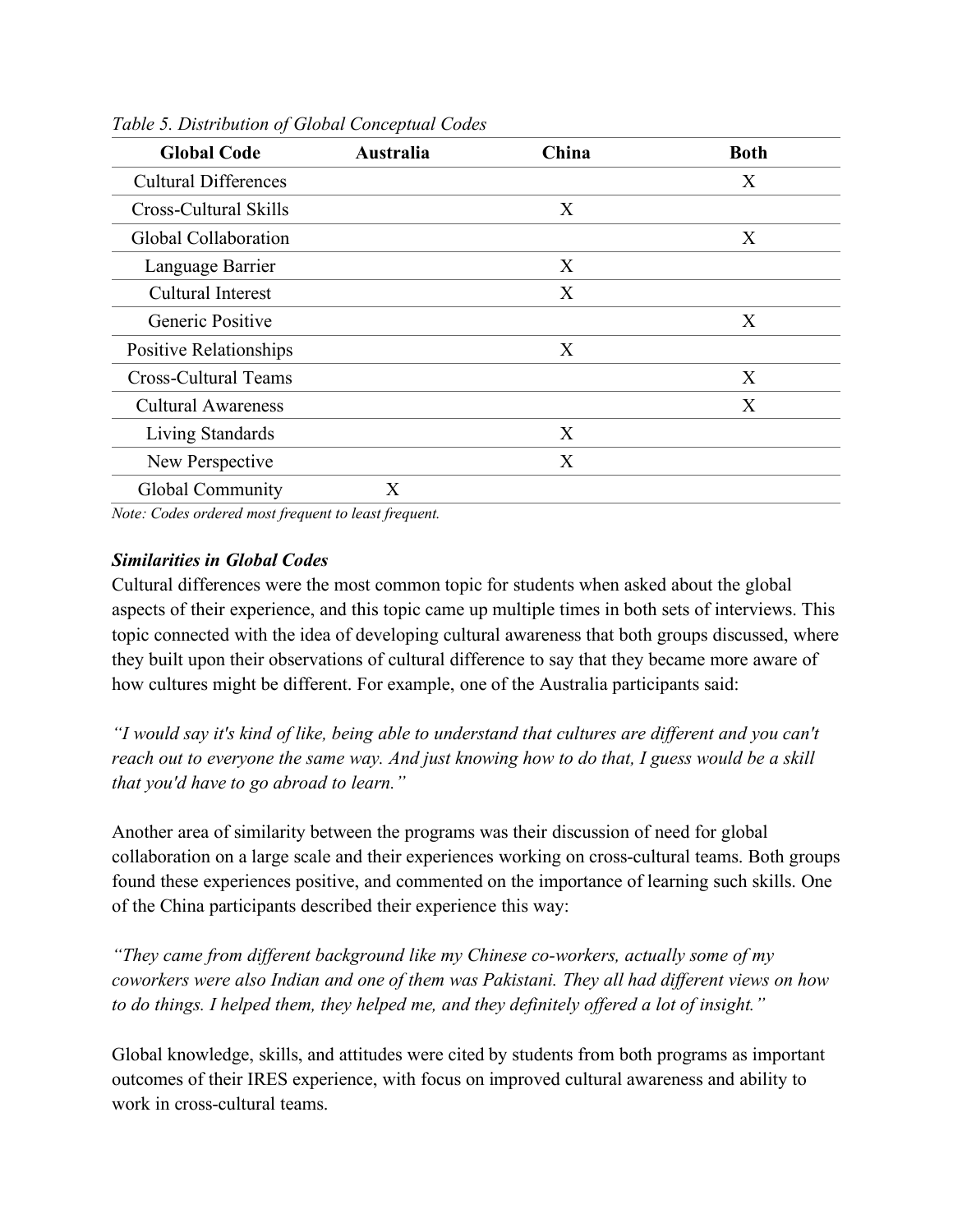## *Differences in Global Codes*

Despite having many commonalities, there were notable differences between the China and Australia interviews in the global topics that were covered. The China participants were more likely to focus on global topics than any other theme, and also covered a wider variety of concepts in their comments. One notable area of difference was that the China participants discussed some challenges they faced living in a new culture, including the language barrier and different living standards. For example, one student said:

*"I think the biggest issue was that I was working with a grad student, a master's student, and her English isn't the best it was sometimes. We would constantly have to talk about things that I would talk with [other student] for like two minutes I would talk to her for 10 minutes for the same idea, that was probably the biggest issue."*

On the other hand, the China participants also had more positive experiences to share about developing cross-cultural skills, positive cross-cultural relationships, and interest in the culture they were exploring. An example of this is a student who said:

*"The Chinese students that spoke English, it was very helpful to have them. They were very friendly and very eager to help us and they were able to explain cultural stuff to us and I mean not just like basic translation but also if you had some question about something, you know like why is this the case, they kind of give their taste, that's very interesting to be able to get sort of insight like that was very valuable aspect of the program."*

The Australia participants discussed their global experiences positively, but at less length than the China participants. One topic they covered that was unique was the idea of becoming part of a global community of researchers. Both participants brought up this idea, and one of them described this idea this way:

*"I guess by expanding your network and understanding that there's a lot more people out there than you think there are, and they're more willing to help you than you think they are. And so, it's just one big community. It's a bigger community than you think it is. Just, from a global perspective as opposed to being in the U.S."*

Thus, although global topics were discussed by participants who went to China and Australia, there were differences in both the *quantity* and *nature* of their comments.

### *Research*

Although students from both programs felt that they learned about research and developed research skills, this was a greater focus in the interviews with the Australia participants. Similar to the global theme above, there were some topics that came up in both sets of interviews, but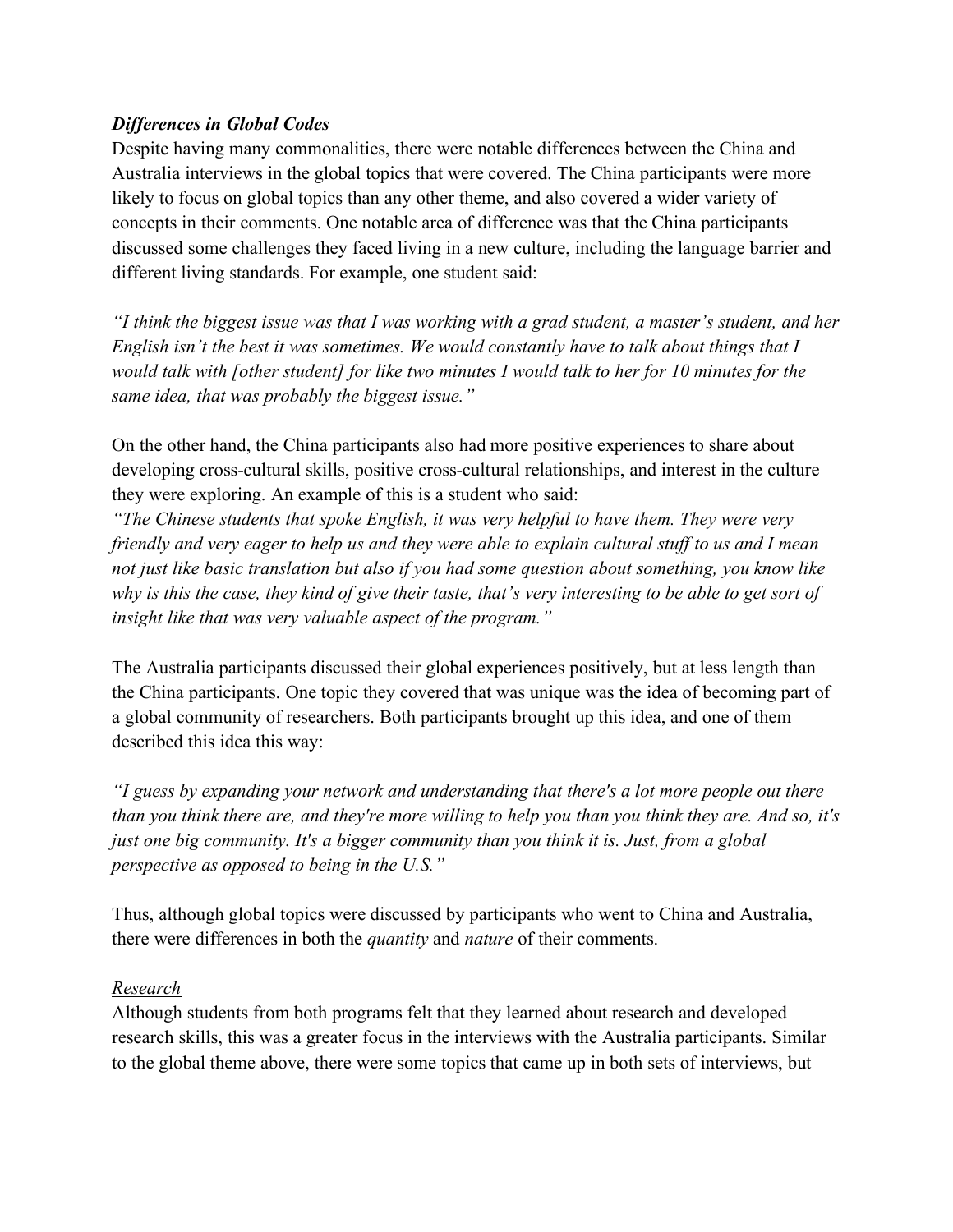several that were unique to either Australia or China participants. The distribution of the conceptual codes is summarized in Table 6 and discussed in more detail below.

| Australia | China | <b>Both</b> |
|-----------|-------|-------------|
|           |       | Χ           |
|           | X     |             |
|           |       | X           |
|           | X     |             |
| X         |       |             |
| X         |       |             |
| Х         |       |             |
|           | Х     |             |
|           |       |             |

*Table 6. Distribution of Research Conceptual Codes*

*Note: Codes ordered most frequent to least frequent.*

## *Similarities in Research Codes*

The most common topic discussed by participants from both programs was how they had learned about how the research process worked. This included understanding what steps to take to move a project forward, who needs to be involved in a research project, how to identify research questions, how to conduct an experiment, and the "messy" nature of research in general. Most students had not done much research before and were surprised to find that it was not like their prior experiences writing research papers or lab reports, where they were following a formula. One student in the China program explained:

*"The only research experience I had before was as a lab assistant, so from what I observed I thought research was just reading papers, doing calculations, yeah like really boring [...] so I had no interest in research. But then after the program, I found research very interesting, from doing experiments, collecting the data, analyzing the data, and then afterwards I think the most interesting part is the engineering applications that will come of the research."* 

A second area of similarity were comments about learning how to find, read, and critically analyze relevant literature. Students from both programs felt that they had a better sense of why literature review was important in the research process and how to identify literature that would help their research study. One of the Australia participants put it this way:

*"Being able to discern whether or not that paper is good and if the information is relevant is a big thing. Information relevancy was I think a huge part of it because you would read 20 pages in this research document but you only needed this one section that applied. You had to hunt through and be like, 'Okay, this is important. This doesn't deal with it' and then go onto the next*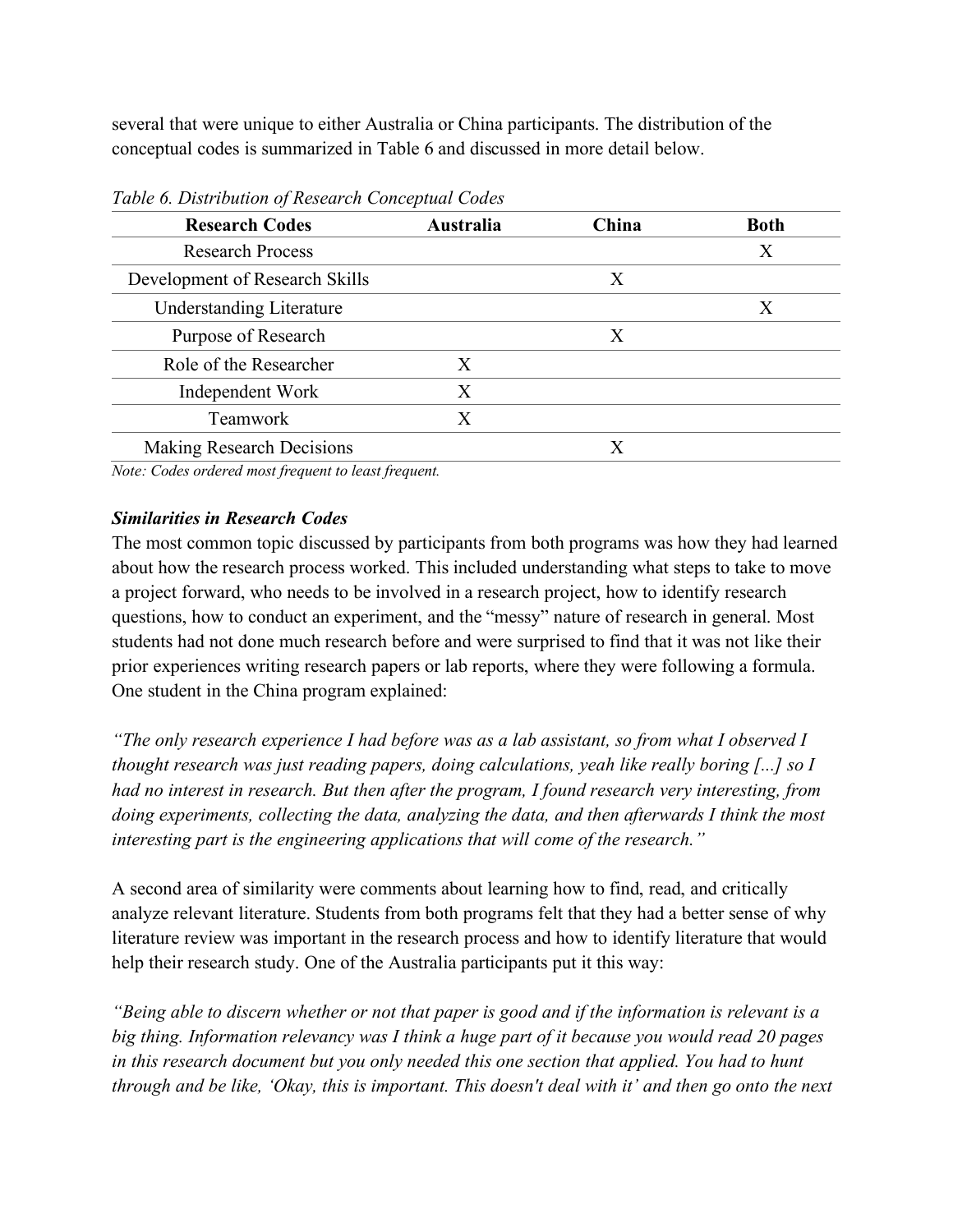*paper and then go through a textbook, 'All right. Here's another paragraph that's pretty good. Mark this down.'"*

From their comments, it is clear that participants in both the Australia and China IRES programs felt that they developed important research skills through their experiences.

### *Differences in Research Codes*

On the other hand, there were several codes that were unique between the two programs. These codes may indicate different emphasis in research skills from the programs, or perhaps topics that came up in the mentoring relationships through each program. China program participants were more likely to make comments about coming to understand the purpose of their research. For example, one student said:

*"I think something that's really important is knowing why you're doing the research, which is something I didn't know at the beginning. It's important to know that what this research will lead to and why this research is important rather than just analyzing the data."* Several of the China participants also discussed the idea of making decisions in research, and how you have to be able to make adjustments as you go. One participant explained:

*"I feel like important thing is decision making. Nobody goes to research and 100 percent knows what to expect, like you don't make a whole bunch of experiments and say I'm gonna do this I'm gonna do this, and this is the result I'm gonna get. [...] There comes a point where you have to sit down and think, that didn't go how I was expecting, where am I gonna go now, you need to be prepared to make kind of important decisions."*

The Australia students talked about the fact that research requires both independent and team work. This may have been a result of the research group environment that they worked in, where several researchers were working separate projects but would come together to share their results and get feedback. One of the participants described the environment like this:

*"More human interaction than I thought there was going to be. A lot more teamwork. A lot more people willing to help you. I thought it was kind of like a thing you do on your own, but there's a lot of people, a lot of people have lots of ideas and everybody is willing to help."*

Along these lines, one of the Australia participants also mentioned the importance of incorporating non-coastal engineers into the research process. He talked about how they visited an island and talked to the locals there about the phenomenon they were studying, saying:

*"He had experienced this phenomenon we were looking at. He had firsthand accounts. He had seen it. He had been there where it was happening for a long part of his life."*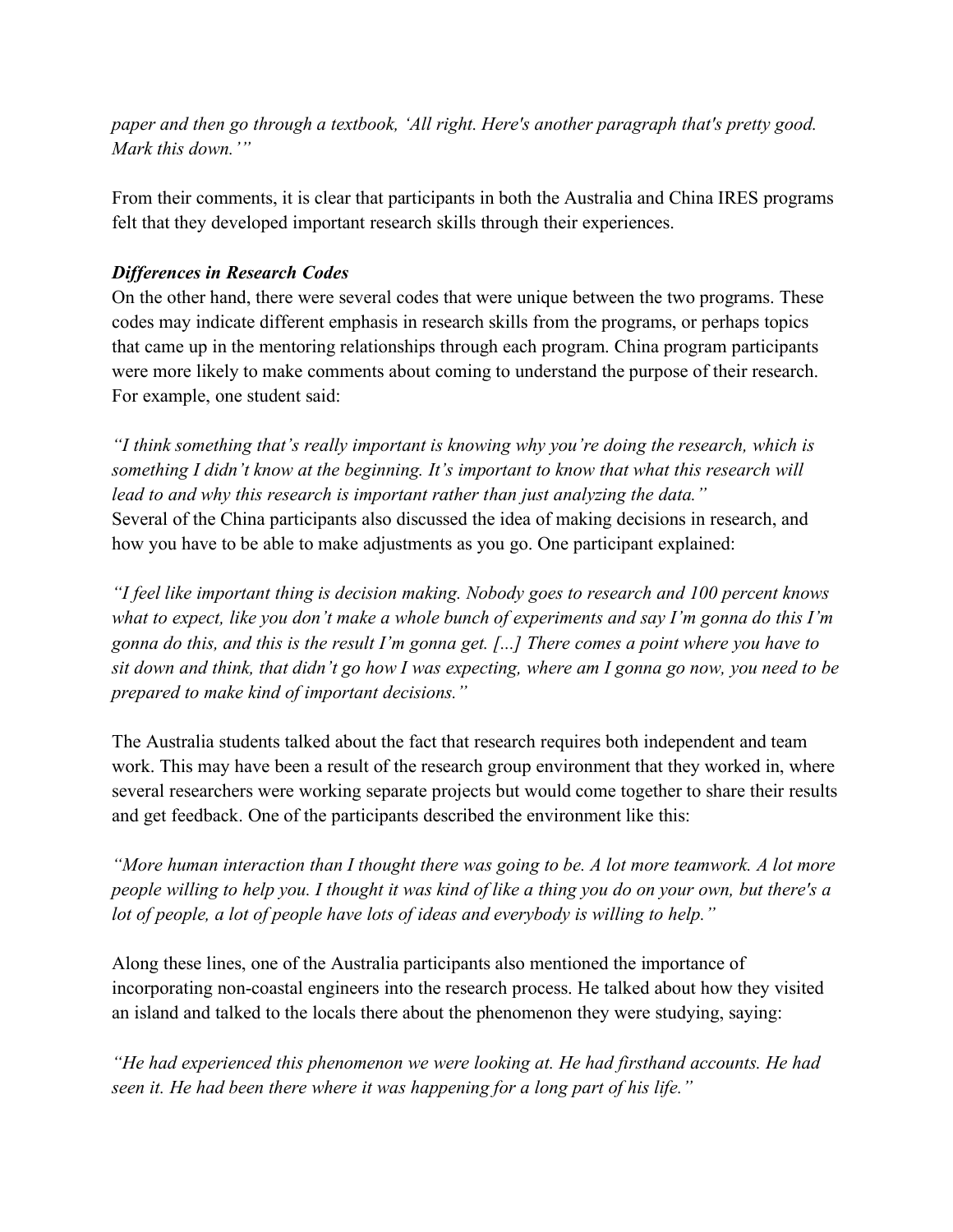The research theme had many similar topics between the tracks, but there were also several topics that were different between them. It is possible that these differences may be related to the specific projects or research group contexts at each of the program sites, although we do not have enough details to say this for sure.

## *Personal*

Although research was a large focus of the IRES experience, personal learning had slightly more codes than the research theme for both the China and the Australia program participants. For this study, we operationalized the *Personal* theme to include any general skills or perspectives that are transferrable across contexts. This helped to differentiate this category from the *Research* and *Engineering* themes. The Australia participants talked about all the themes fairly evenly, but the personal theme was their most common theme overall. For this theme, the most common conceptual codes were consistent across both tracks, and the differences were more minor and had fewer occurrences than in the previous two themes. The distribution of conceptual codes is shown in Table 4 and explained in more detail below.

| <b>Personal Codes</b>     | Australia | China | <b>Both</b> |
|---------------------------|-----------|-------|-------------|
| Career Goals              |           |       | X           |
| Interests                 |           |       | X           |
| Real World Experience     |           |       | X           |
| Awareness of Unknown      | X         |       |             |
| Use of Existing Skills    |           | X     |             |
| <b>Personal Awareness</b> |           |       | X           |
| Empathy                   |           | Χ     |             |
| Time Management           | Х         |       |             |

*Table 7. Distribution of Personal Conceptual Codes*

*Note: Codes ordered most frequent to least frequent.*

## *Similarities in Personal Codes*

Both the Australia and China IRES program participants talked about how their research experiences sparked new career goals and interests. Several students discussed being uncertain about whether or not to go to graduate school, and being able to "test out" the research work encouraged their interest in doing so. One China participant put it this way:

*"I didn't want to do graduate school so much because [...] I don't like taking classes that much. However, doing research I did enjoy that a lot. [...] After talking to [graduate student], you know he takes only one or two classes but then most of his time is spent researching, so I definitely am more interested in doing research and going to grad school."*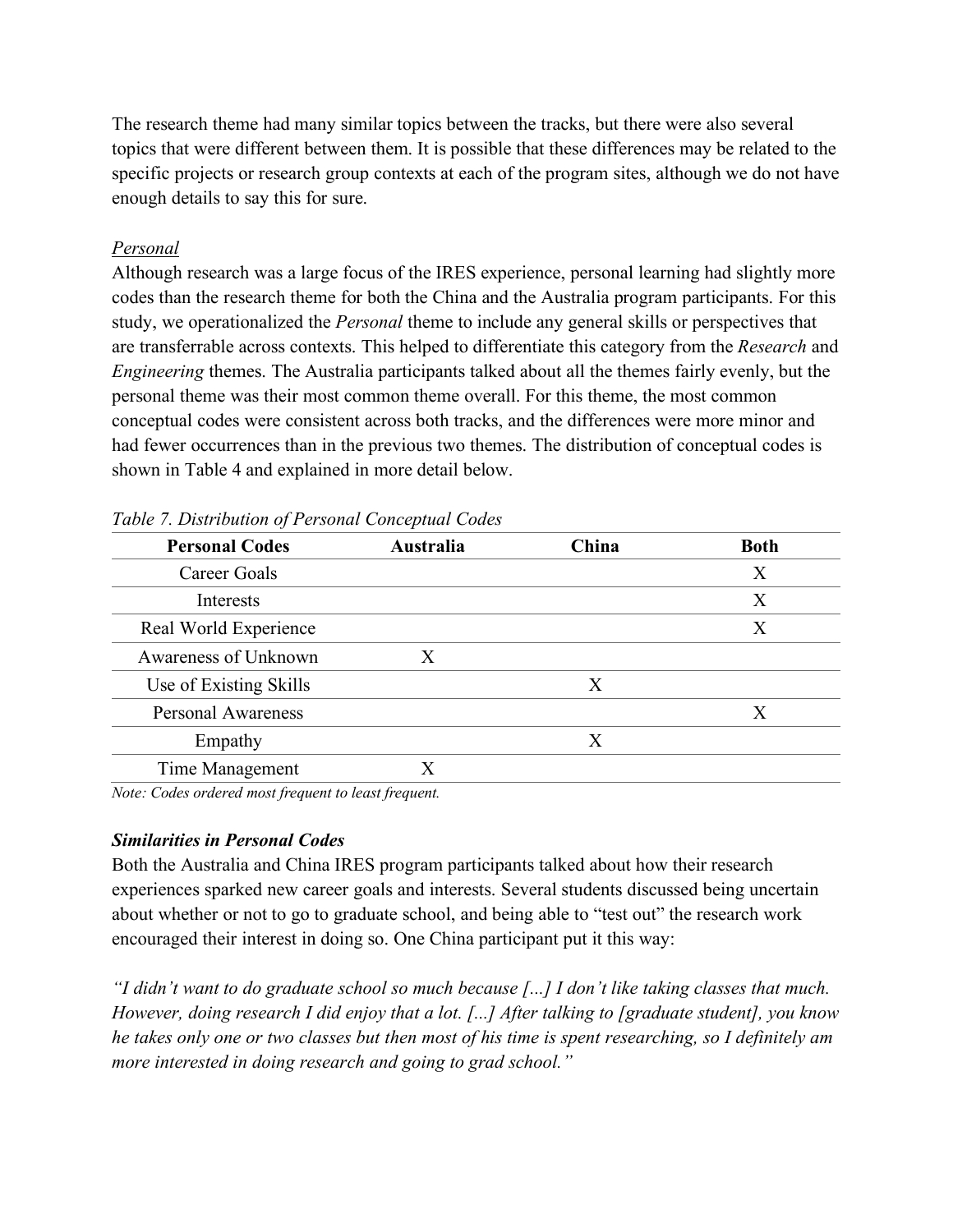Similarly, students discovered new subjects or areas of research that they had not covered in classes which shifted their ideas about what they might want to research in graduate school. An Australia program participant explained:

*"I really enjoy doing the coastal stuff because it wasn't just geotech, it wasn't just water. It was a mixture of both. If you have a mixture of both you can also throw on environmental effects. Now you have got the whole kit and caboodle right here in one very broad but also very in-depth subject."*

Aside from professional lessons, some participants also mentioned things they had learned about themselves through the experience. These lessons included understanding their personal motivations, recognizing strengths, or developing self-confidence. Relevant to the latter, one of the Australia participants said:

*"I guess part of the outcome would be I'm not as afraid to do things that seem difficult or scary or that would make someone apprehensive. Applying to a program that's going to send you to Australia with some guy you don't know, that was pretty much the height of should I do this?"*

Participants in both programs highlighted positive outcomes of the IRES experience on their personal career goals and understanding of themselves.

## *Differences in Personal Codes*

Although the differences between programs were less prominent for this theme, there were still some codes that were unique to each program. One that was particularly interesting was the idea of "empathy" that emerged in some of the China interviews. This connected back to the global skills several students mentioned, but represented more personal reflection on the experience of being in a new country. One student described how their experience struggling with the language barrier in China might relate back to the experiences of international students in the United States:

*"I guess I saw from the other side and I was definitely hoping people to give me same patience. I think I have more patience with people and more I guess willingness to work with them to improve their skills because they are very eager to learn English when they come to America for school."*

On the other hand, the Australia participants discussed an increased awareness of how much they did not know and had yet to learn. They were impressed by the expertise of the faculty mentors in their research group, and described sometimes feeling that topics of discussion were advanced for them. One of the participants said: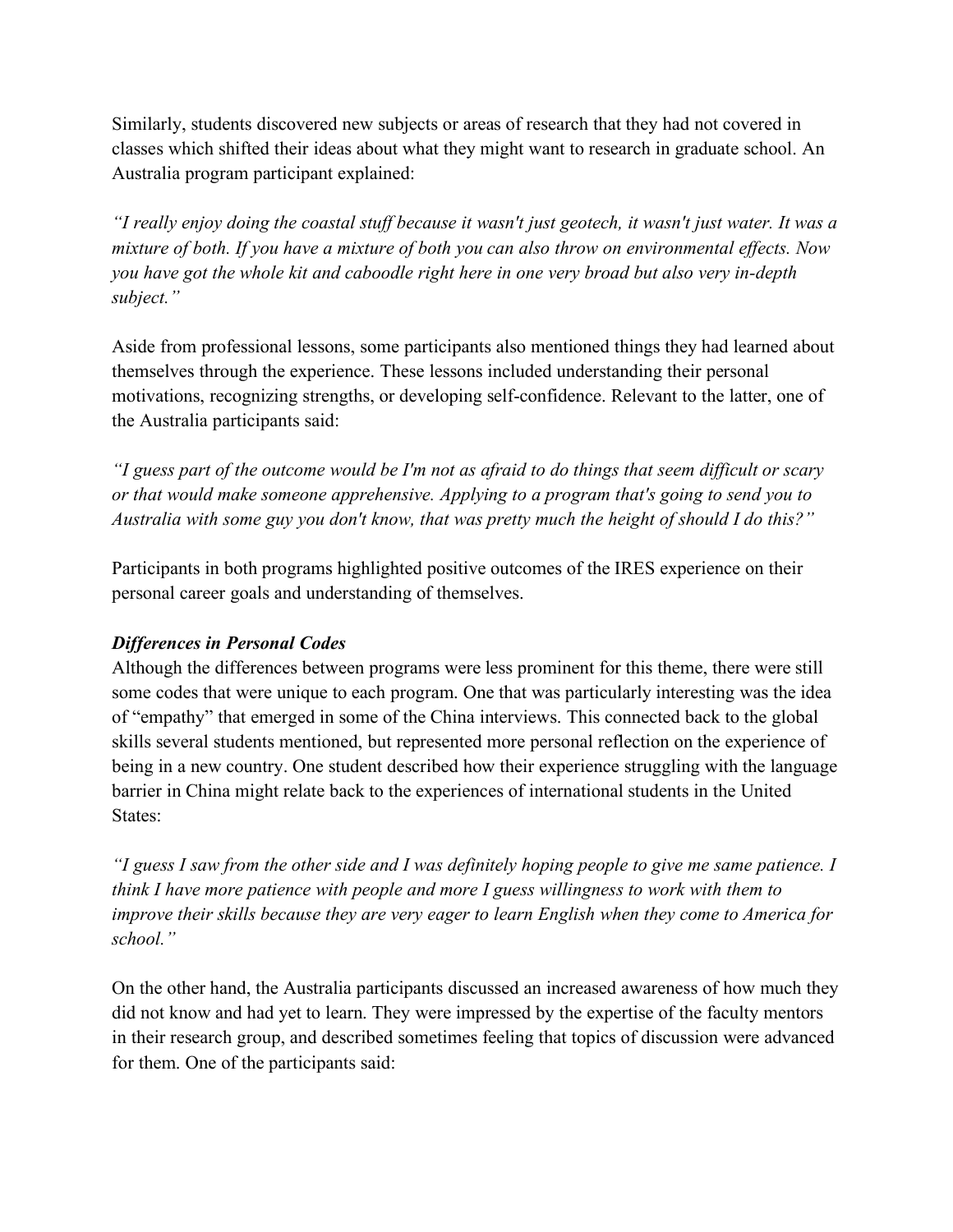*"[One thing I learned was] that I don't know a lot. A lot of the times we would have every Friday there was a meeting with all the professors and the coastal research group. Then we would all present something. Sometimes [one of the professors] would. Some of the topics were just over my head. [...] There's a lot to learn and there's a lot to learn about a lot of things, which is exciting and scary."*

Similar to the differences seen in the research theme, these differences may be connected to the specific context of each program, including both the research group and faculty mentors. Nevertheless, on the whole the personal theme was more aligned between the China and Australia programs.

## *Engineering*

This theme was separated from the research theme to differentiate between what students learned about research process and skills and what they learned about engineering specifically. This theme was proportionally more common in the Australia participant interviews than those of the China participants. As a result, there were more conceptual codes in the Australia interviews than appeared in the China interviews. The distribution of conceptual codes is shown in Table 8, with further discussion below.

| <b>Engineering Codes</b>       | <b>Australia</b> | China | <b>Both</b> |
|--------------------------------|------------------|-------|-------------|
| Knowledge Gained               |                  |       |             |
| Access to Resources            |                  |       |             |
| <b>Engineering Perspective</b> |                  |       |             |
| <b>Connections to Classes</b>  |                  |       |             |

### *Table 8. Distribution of Engineering Conceptual Codes*

*Note: Codes ordered most frequent to least frequent.*

## *Similarities in Engineering Codes*

Participants from both programs talked about specific engineering skills and concepts they learned through their IRES experiences. This included things they learned by reading more thoroughly in the literature, interacting with experts in their field, and through the process of conducting research. Participants in both programs learned about new engineering topics not yet covered in their classes, as described by one of the China participants:

*"I never realized this part of engineering existed until this research, it is called digital signal processing [...] recording the signals to analyze the signals, like I never knew this stuff existed. I was talking to you know the older people, they said yes you will learn this eventually, but being able to get hands on experience beforehand will hopefully be helpful; that was my favorite part of research."*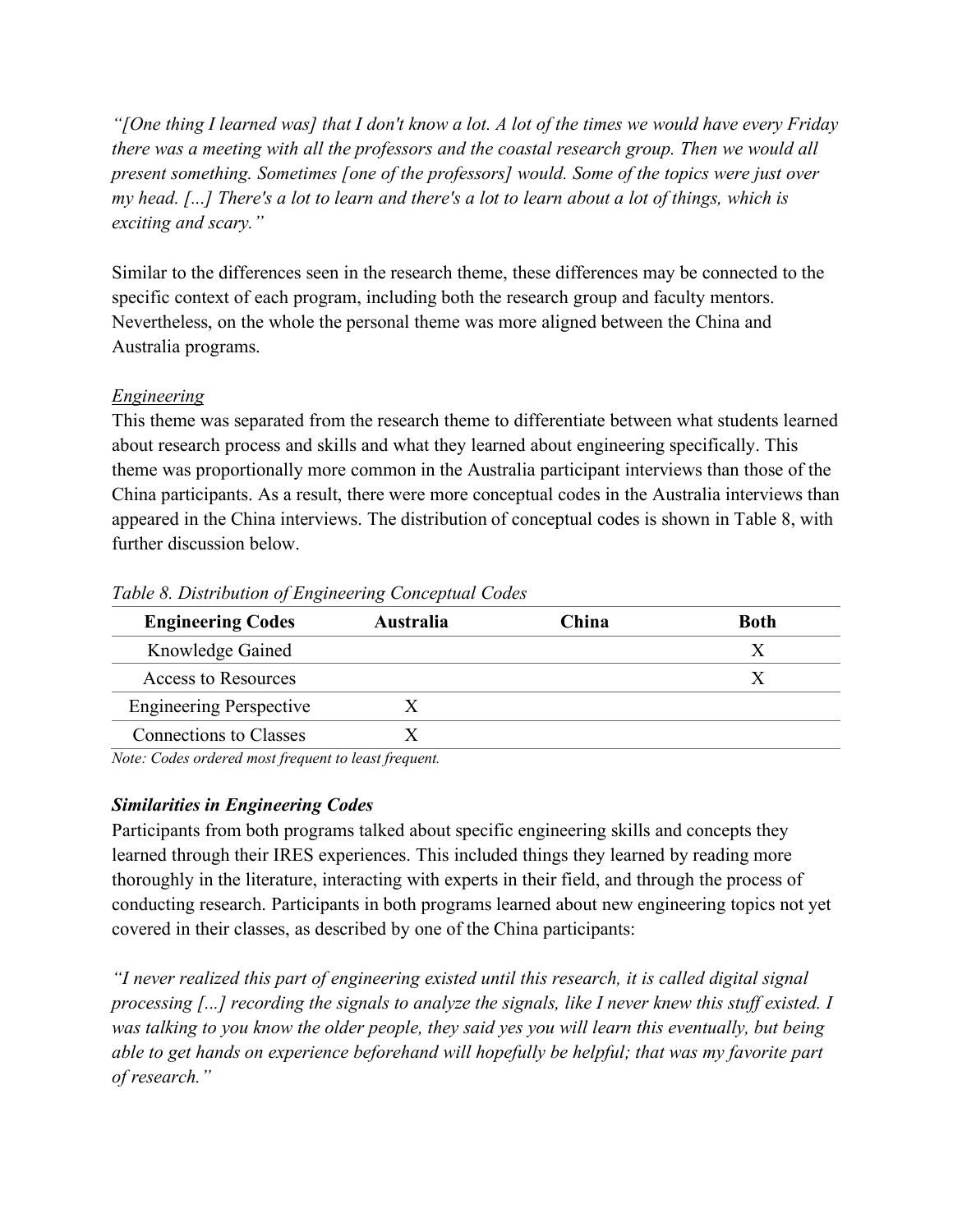Another area of similarity were discussions around the access to new resources that the participants had at their host universities. In particular, the unique labs or equipment that is not available at Virginia Tech were frequently discussed as major benefits of participating in the IRES program. One Australia participant said:

*"It's funny cause I had my water resources class say that you could use this equipment in a lab. It's all this equipment that you probably won't ever get to use until you go out, maybe you go out in a job [...] I was like, 'oh, I already used it.'"*

Thus, participants of both programs felt that they gained useful skills and knowledge through working with experts in advanced lab settings that are unique from what they can access at home.

## *Differences in Engineering Codes*

The Australia program participants also talked about two more topics that the China participants did not discuss: gaining a new engineering perspective on the world and connecting their work back to their classes at Virginia Tech. The former topic was described by one of the participants in the following way:

*"Just a different way of looking at things. One of the reasons why I got into physics and then through physics, engineering, I enjoyed understanding how things work. [...] Now whenever I go to a beach or a river or something I can look at it and understand why it's the way it is, which adds another layer to the enjoyment."*

Both participants discussed being able to apply their work in their classes in the fall semester fall semester following their research experience. One of the participants stated:

*"And there was this, you know, it's in my classes, there was stuff that I saw there that I've been able to apply in class, which is really cool."*

In general, the biggest difference between the two programs for the engineering theme was simply that the Australia participants spent more time talking about things they learned in this area. This might be because both of these participants are interested in continuing to study the same topic in the future, because the China participants were less far along in their field of study, or simply because the China students had more cultural topics to discuss in the course of the same interview.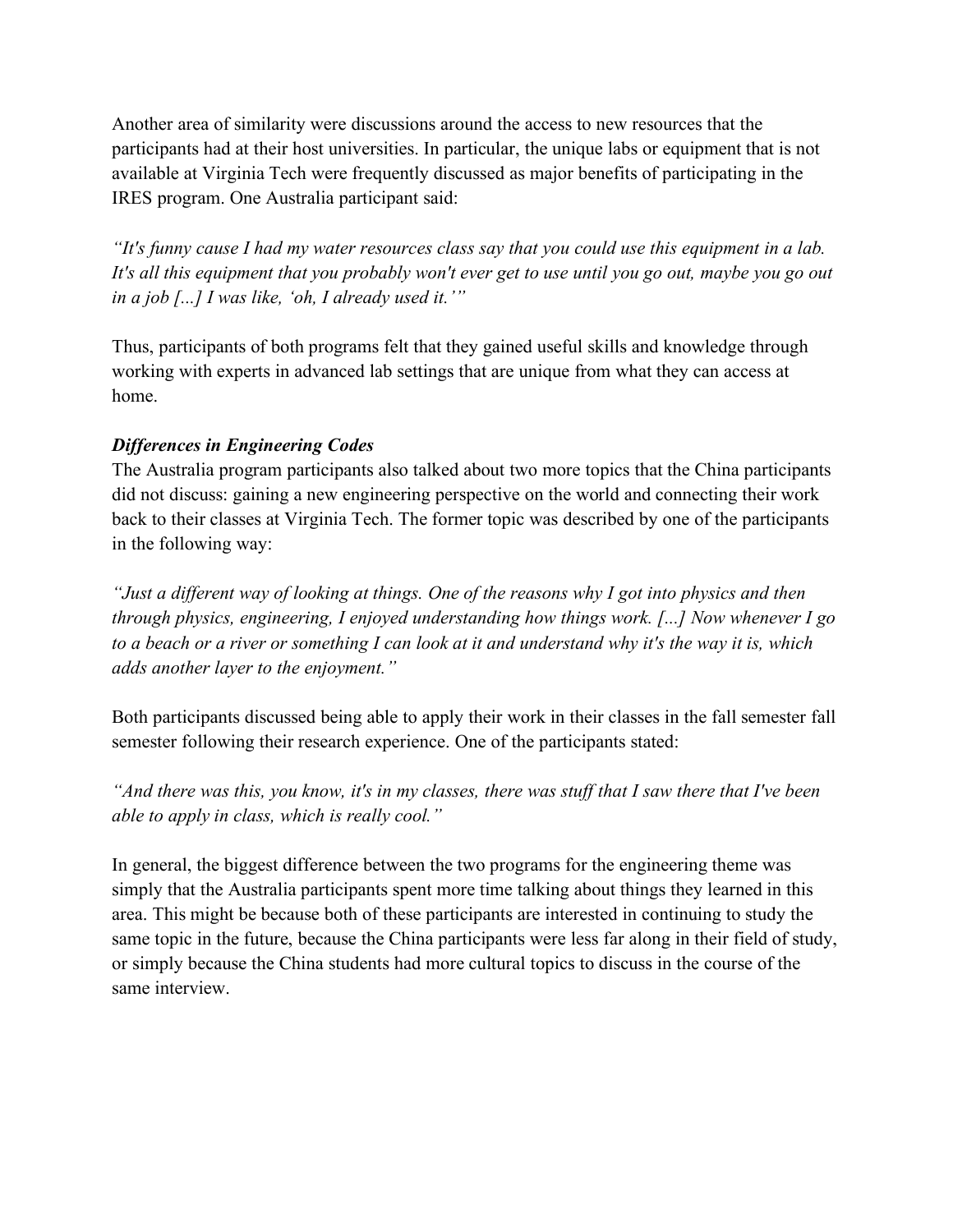#### **Discussion**

In this study, we sought to understand how the location of an international research program might influence what students learn from the experience. We compared end-of-program interviews with seven participants from China and an Australia-based IRES programs to see how the topics discussed in the interviews were similar and different. We found that the participants in the China program focused much more heavily on global topics, including cultural skills that they developed, cross-cultural challenges, and their interest and enjoyment in experiencing a new culture. Although the participants from the Australia program mentioned several global topics and skills, their interviews were more evenly distributed across the four themes highlighted in this study (global, research, personal, engineering). When talking about skills gained, these participants were more likely to focus on research or engineering related skills. Their global discussions also tended to be at a more general level, for example, talking about working on global teams rather than looking at aspects of Australian culture specifically. There were also differences across programs in terms of specific research and personal skills, possibly related to the specific research projects and research environments that the programs focused on. Thus, although the participants of both of these IRES programs felt that their experiences had influenced them in positive ways, their conversations revealed different focuses of their learning between programs.

These findings are important as we work to design global engineering programs that achieve different kinds of outcomes. Our results suggest that choice of location abroad may be a factor to consider when designing a global engineering program, dependent on the goals of the program. It is important to emphasize that students on both programs did experience cultural differences and felt that they had gained important cultural insights. However, it was clear that the students who traveled to China had a more intense cultural experience, were more often out of their comfort zone, and felt that they had developed specific skills to work with people whose first language was not English. These results are supported by prior studies, which have compared domestic and international service learning programs [23] and domestic and international REU programs [15]. In particular, Niehaus and Crain found that the *intensity* of an experience influenced the outcomes for students, and that international experiences tended to be more intense [23]. In our comparison, the China program provided more cultural intensity, but both programs seem to have provided research intensity (i.e., opportunities to be challenged and develop). However, the cultural experience may have outshone the research challenges for the China participants, as they certainly focused more on those topics during their interviews.

Both IRES programs have several more years remaining, and we plan to continue collecting data from both programs. As we build up a larger pool of participants across years, we will also explore the results of the pre/post surveys for cultural intelligence that we have administered. We are curious to see whether the results of these surveys will support the results suggested in the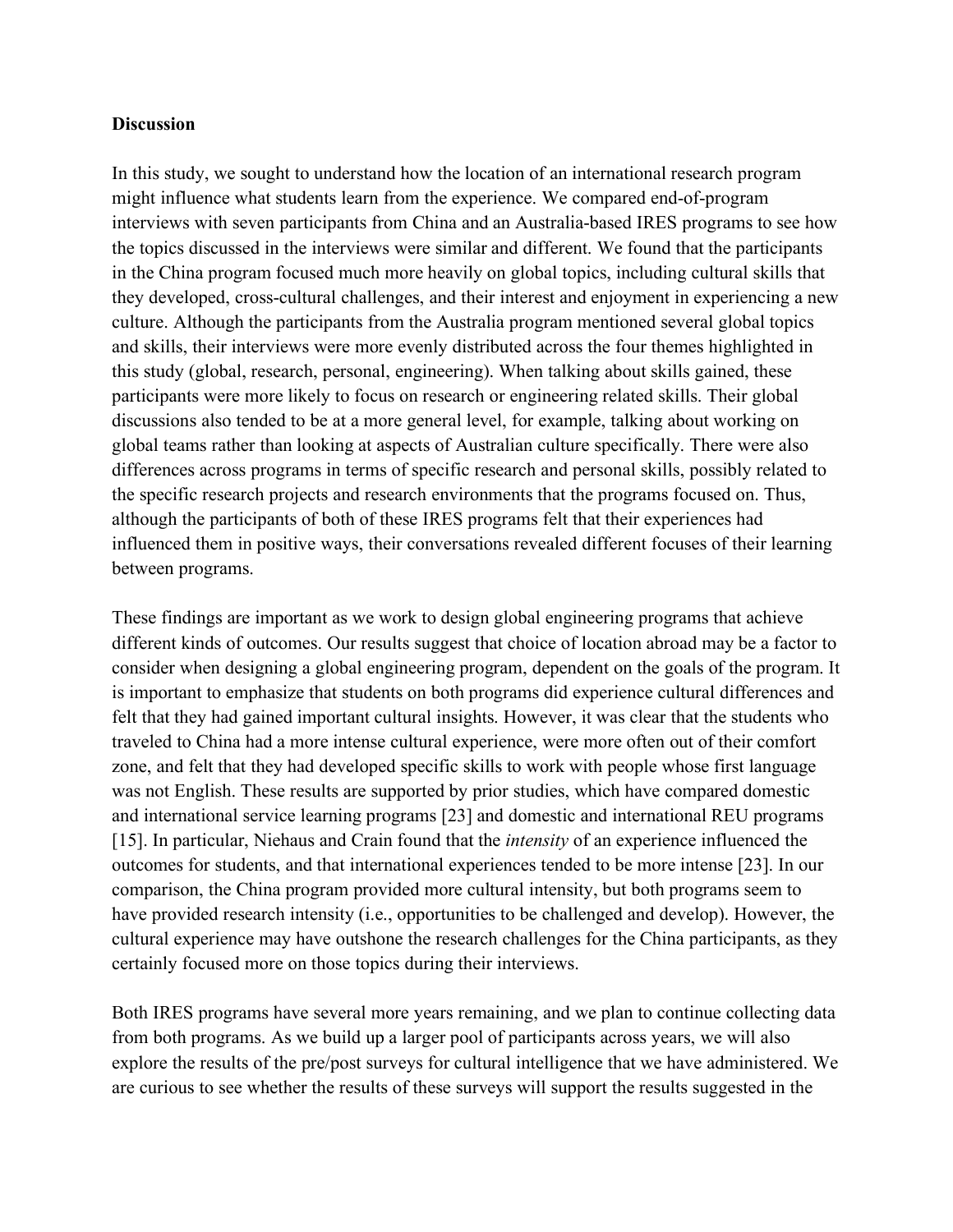interviews we have analyzed so far. The results we have identified this year have also sparked some ideas for change in the 2018 IRES programs. In particular, we plan to incorporate more of a reflection element into the programs this year, which we hope will help the Australia students consider more deeply the cultural influences they see at work and the China students make connections between what they are learning and their classes and work back at Virginia Tech. In future years, we are also interested in following up with IRES participants a few years later to see how the IRES experience might influence their decisions about graduate school, research focus, and other career opportunities. Although not identical, these IRES programs both present unique opportunities to develop both students' cultural and research skills as well as their personal interests, goals, and professional skills.

### **Acknowledgements**

This material is based upon work supported by the National Science Foundation under Grants No. 1658620 and No. 1658604. Any opinions, findings, and conclusions or recommendations expressed in this material are those of the author(s) and do not necessarily reflect the views of the National Science Foundation.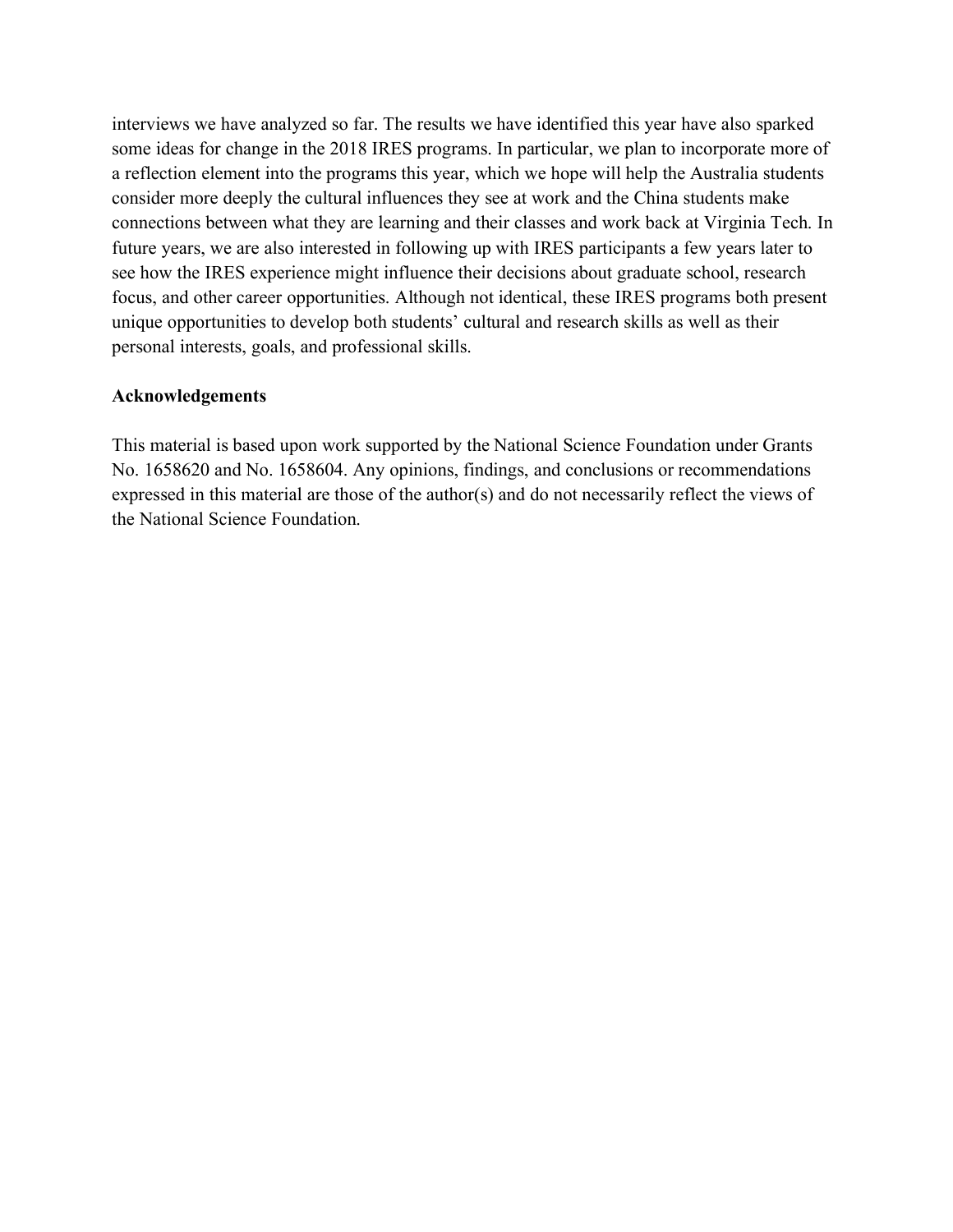#### **References**

- [1] D. Bremer, "Engineering the world," *Online J. Glob. Eng. Educ.*, vol. 3, no. 2, pp. 13–18, 2008.
- [2] A. Parkinson, "The rationale for developing global competence," *Online J. Glob. Eng. Educ.*, vol. 4, no. 2, pp. 1–15, 2009.
- [3] G. L. Downey *et al.*, "The globally competent engineer: Working effectively with people who define problems differently," *J. Eng. Educ.*, vol. 95, no. 2, pp. 107–122, 2006.
- [4] J. M. Grandin and E. D. Hirleman, "Educating engineers as global citizens: A call for action / A report of the national summit meeting on the globalization of engineering education," *Online J. Glob. Eng. Educ.*, vol. 4, no. 1, pp. 1–28, 2009.
- [5] C. Matherly, G. R. Ragusa, S. Phillips, and C. A. Chapman, "International vs. domestic research experiences for undergraduates (REU): A three-year assessment of the preparation of students for global workforces," presented at the 2016 ASEE Annual Conference & Exposition, New Orleans, LA, 2016.
- [6] M. Vande Berg, J. Connor-Linton, and R. M. Paige, "The Georgetown Consortium Project: Interventions for student learning abroad," *Front. Interdiscip. J. Study Abroad*, vol. 18, pp. 1–75, 2009.
- [7] A. Parkinson, "Engineering study abroad programs: Formats, challenges, best practices," *Online J. Glob. Eng. Educ.*, vol. 2, no. 2, pp. 1–15, 2007.
- [8] S. V. Levonisova *et al.*, "Identifying factors that enhance undergraduate engineering students' global preparedness," presented at the 2015 ASEE Annual Conference and Exposition, Seattle, WA, 2015.
- [9] L. Engle and J. Engle, "Study abroad levels: Toward a classification of program types," *Front. Interdiscip. J. Study Abroad*, vol. 9, pp. 1–20, 2003.
- [10] A. J. Spenader and P. Retka, "The role of pedagogical variables in intercultural development: A study of faculty-led programs," *Front. Interdiscip. J. Study Abroad*, vol. 25, pp. 20–36, 2015.
- [11] L. N. Fleming, J. O. Burrell, W. Patterson, A. C. Fredericks, and M. F. Chouikha, "Impacting engineering students' global perspectives: The research abroad experiences of African American undergraduates," presented at the 2012 ASEE Annual Conference and Exposition, San Antonio, TX, 2012.
- [12] D. Basu, V. Lohani, and J. Muffo, "Analysis of undergraduate research experiences in an interdisciplinary water science and engineering program," *Int. J. Eng. Educ.*, vol. 34, no. 1, pp. 155–170, 2018.
- [13] L. M. Hatfield, C. T. Amelink, N. Sanderlin, H. E. Lyne, and B. K. Jesiek, "Student outcomes of participating in an international research experience," presented at the 2017 ASEE Annual Conference & Exposition, Columbus, OH, 2017.
- [14] B. B. Wheatley *et al.*, "Improvement of an international research experience: Year two," presented at the 2017 ASEE Annual Conference & Exposition, Columbus, OH, 2017.
- [15] G. R. Ragusa, C. Matherly, and S. Phillips, "Comparison of the impact of two research experiences for undergraduate programs on preparing students for global workforces," presented at the 2014 IEEE Frontiers in Education Conference, Madrid, Spain, 2014.
- [16] R. Müller, "Dynamics of biosonar systems in horseshoe bats," *Eur. Phys. J.*, vol. 224, no. 17–18, pp. 3393–3406, 2015.